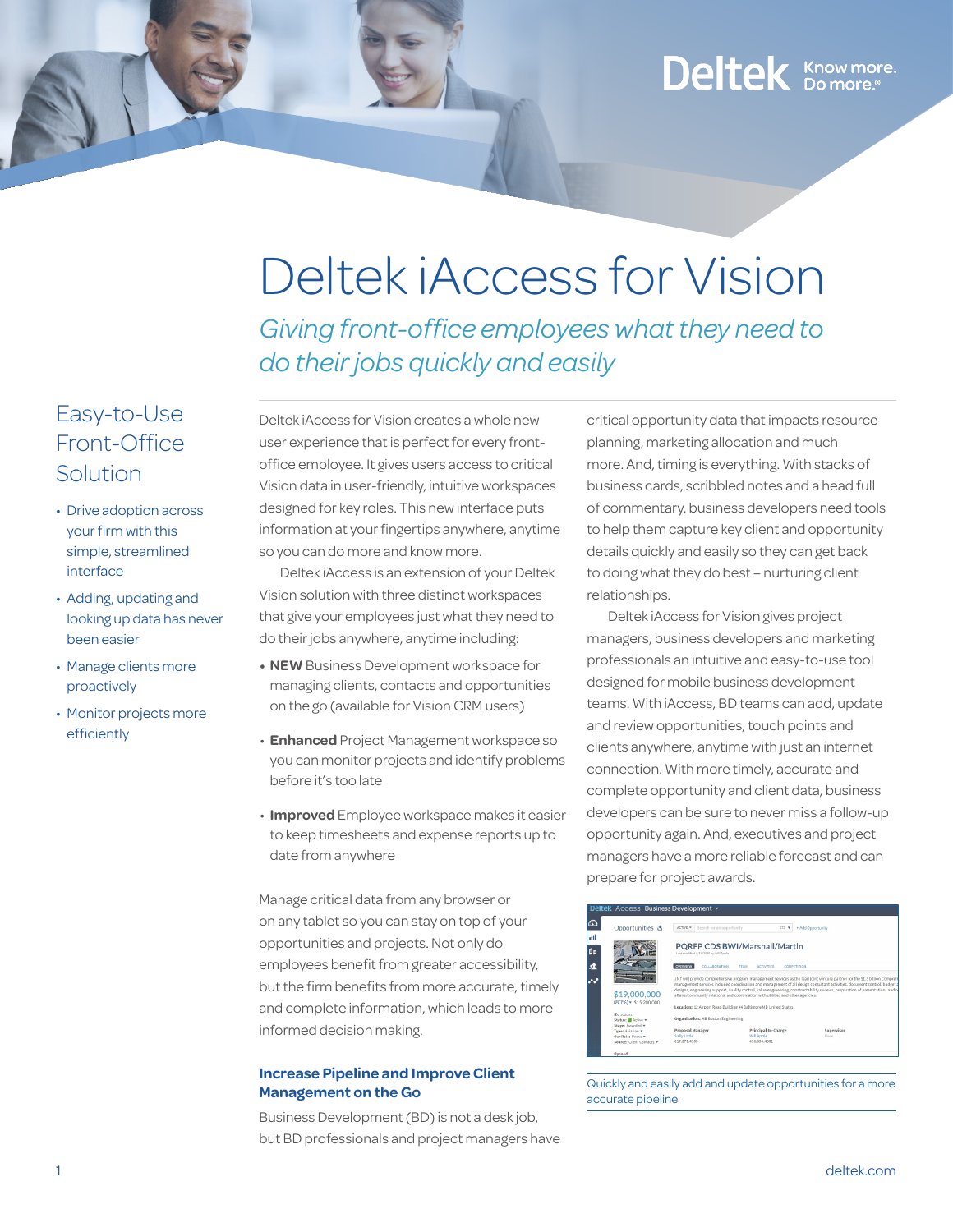## Deltek Knowmore.

#### **Win More with More Accurate Opportunities**

Deltek iAccess delivers the power of Vision with a simpler, intuitive workspace with the information you need at your fingertips including:

- A pipeline report right on the dashboard to keep your finger on the pulse
- Easy-to-read opportunity details that are simple to update
- Simple touchpoints to track client interactions and schedule follow up
- Client details to get a high-level view of the health of a client
- Quick and easy reporting to stay on top of client management

|                          | Deltek iAccess Business Development v        |                                                                          |                      |                                                                                |                                     |                                       |         |
|--------------------------|----------------------------------------------|--------------------------------------------------------------------------|----------------------|--------------------------------------------------------------------------------|-------------------------------------|---------------------------------------|---------|
| $\Omega$                 | Companies                                    | ACTIVE *                                                                 | Search for a company | 106 7                                                                          | + Add Company                       |                                       |         |
| пĤ<br>帥<br>塩             | l se<br>l m                                  | <b>Health Care</b><br>Last modified \$/27/2015 by Will Apple<br>OVERVIEW | <b>TOUCHPOINTS</b>   | <b>Atlantic Research Corporation</b><br><b>ASSOCIATIONS</b><br><b>CONTACTS</b> | TEAM                                |                                       |         |
| $\overline{\phantom{a}}$ | <b>Client</b>                                | DATE <sup>*</sup>                                                        | CONTACT              |                                                                                | OPPORTUNITY                         | <b>NOTES</b>                          | TYPE    |
|                          |                                              | 2/12/2005                                                                | Paul Shank           |                                                                                |                                     |                                       | Meeting |
|                          | ID: 0000000192<br>Status: Active v           | 2/22/2005                                                                | Paul Shank           |                                                                                | Adelphi Research Lab Testing Create | Notes                                 | Meeting |
|                          | Relationship: Existing v<br>Employees: 0     | 2/25/2005                                                                | Paul Shank           |                                                                                | Adelphi Research Lab Testing Create |                                       | Meeting |
|                          | <b>Annual Revenues</b>                       | 3/4/2005                                                                 | Paul Shank           |                                                                                | Adelphi Research Lab Testing Create | New Notes                             | Meeting |
|                          | None.                                        | 3/8/2005                                                                 | Paul Shank           |                                                                                | Adelphi Research Lab Testing Create | Notes                                 | Meeting |
|                          | <b>Company Information</b><br>Nr. John Boyis | 3/10/2005                                                                | Paul Shank           |                                                                                |                                     | Discuss the progress of this project. | Meeting |
|                          | 562 Cherokee Road<br>Suite 500               | 7/8/2005                                                                 | Paul Shank           |                                                                                |                                     |                                       | Webex   |
|                          | Alexandria, VA 24578<br><b>United States</b> | 9/26/2005                                                                | Paul Shank           |                                                                                |                                     |                                       | Meeting |
|                          | 703.644.5800 phone<br>703.644.4495 fax       | 10/14/2005                                                               | Paul Shank           |                                                                                | Adelphi Research Lab Testing Create |                                       | Task    |
|                          | www.arc.com                                  | 10/22/2005                                                               | Paul Shank           |                                                                                |                                     |                                       | Meeting |



#### **Manage Projects to Improve Performance and Mitigate Risks**

Project managers in growing firms usually want one thing – more time to manage and execute projects. Yet, all too often, project managers are working harder than they need to with disjointed, cumbersome tools, which means inaccurate or incomplete data and uninformed decisions at the executive level.

Deltek iAccess for Vision gives project managers an easy-touse centralized tool designed with the busy project manager in mind. With iAccess, PMs can plan, manage, monitor and execute projects in one streamlined and consolidated manner so project managers can get back to the project details and executives can make better, more informed decisions from more accurate, complete project information. iAccess delivers the power of Vision with a simpler, intuitive workspace with the information you need at your fingertips.



Plan, manage, monitor and execute projects from one centralized platform

*"Deltek iAccess for Vision is a very valuable product for our project managers, who tend to be very visual. iAccess is the only solution that lets them see the information they need in a graphic form, with the ability to drill down and see project detail. Not only is the product user-friendly, but our project managers quickly and easily get the information they need to keep their projects on track."*

» Beatriz Sanchez,

Manager of Project Controls, Ballinger